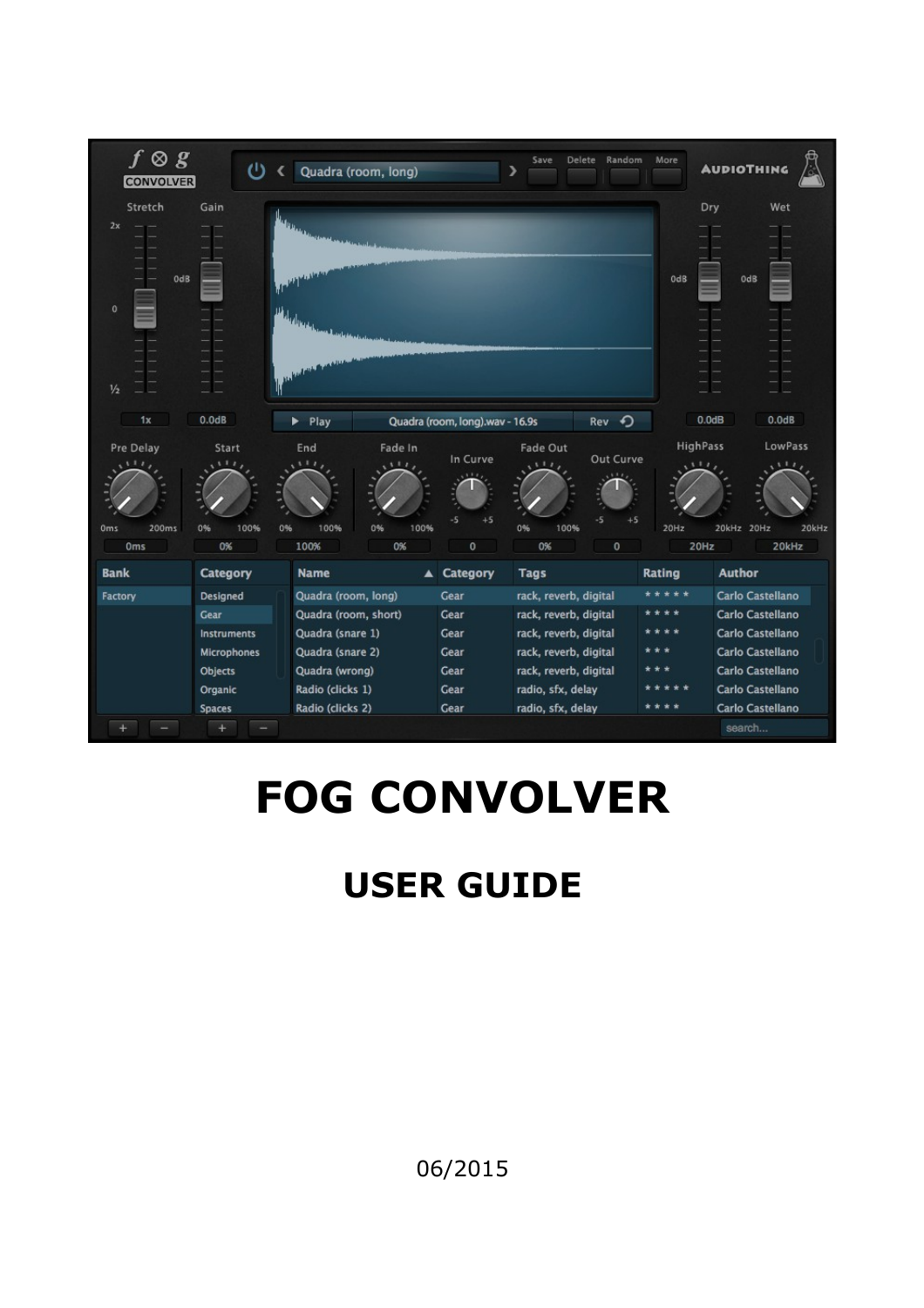## **Table of Contents**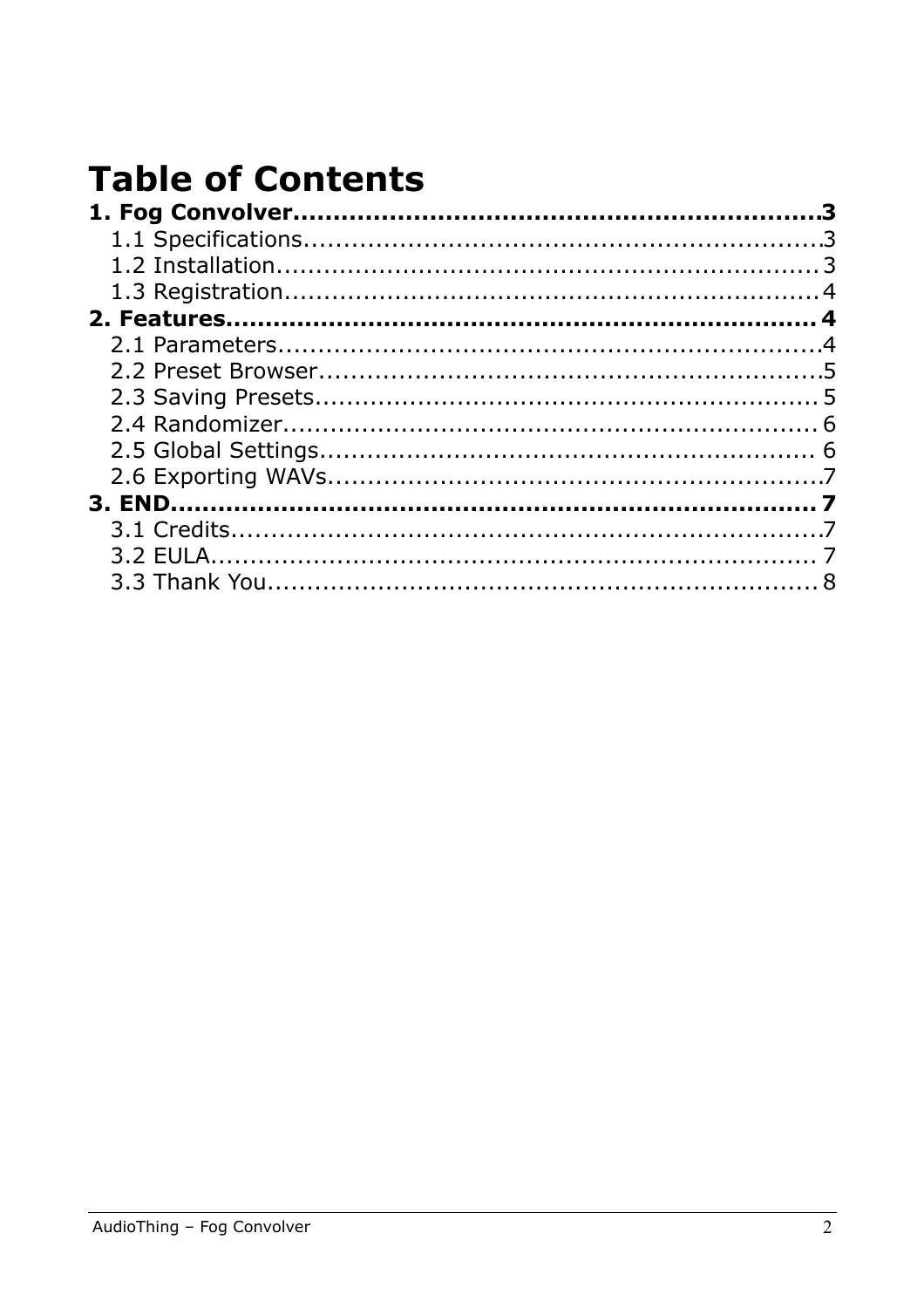## **1. Fog Convolver**

**Fog Convolver** is a convolution plugin that applies the sonic character of an impulse response to another sound in real time.

An *impulse response* is a recording of the output that is caused by an acoustic space or electronic gear when an impulse is played (electric spark, starter pistol shot or the bursting of a balloon).

Fog Convolver can be used to add reverberation, create special effects, and apply an acoustic impulse captured from audio equipment.

The *factory bank* features more than 250 impulse responses made from spaces, analog and digital equipment, organic sources, and more.

#### **1.1 Specifications**

- 250+ Impulse Responses
- Lightweight real time Convolution Engine
- Preset system with randomizer
- Formats: VST, AU, and AAX (32/64bit)
- Platforms: OSX, Windows

### **1.2 Installation**

#### **OSX**

- Double click on the DMG image *FogConvolver.dmg*
- Right click on the package *FogConvolver.mpkg* and click open
- Follow the instructions to install the plug-in(s)

#### **Windows**

- Extract *FogConvolver.rar*
- Run *FogConvolverSetup.exe*
- Follow the instructions to install the plug-in(s)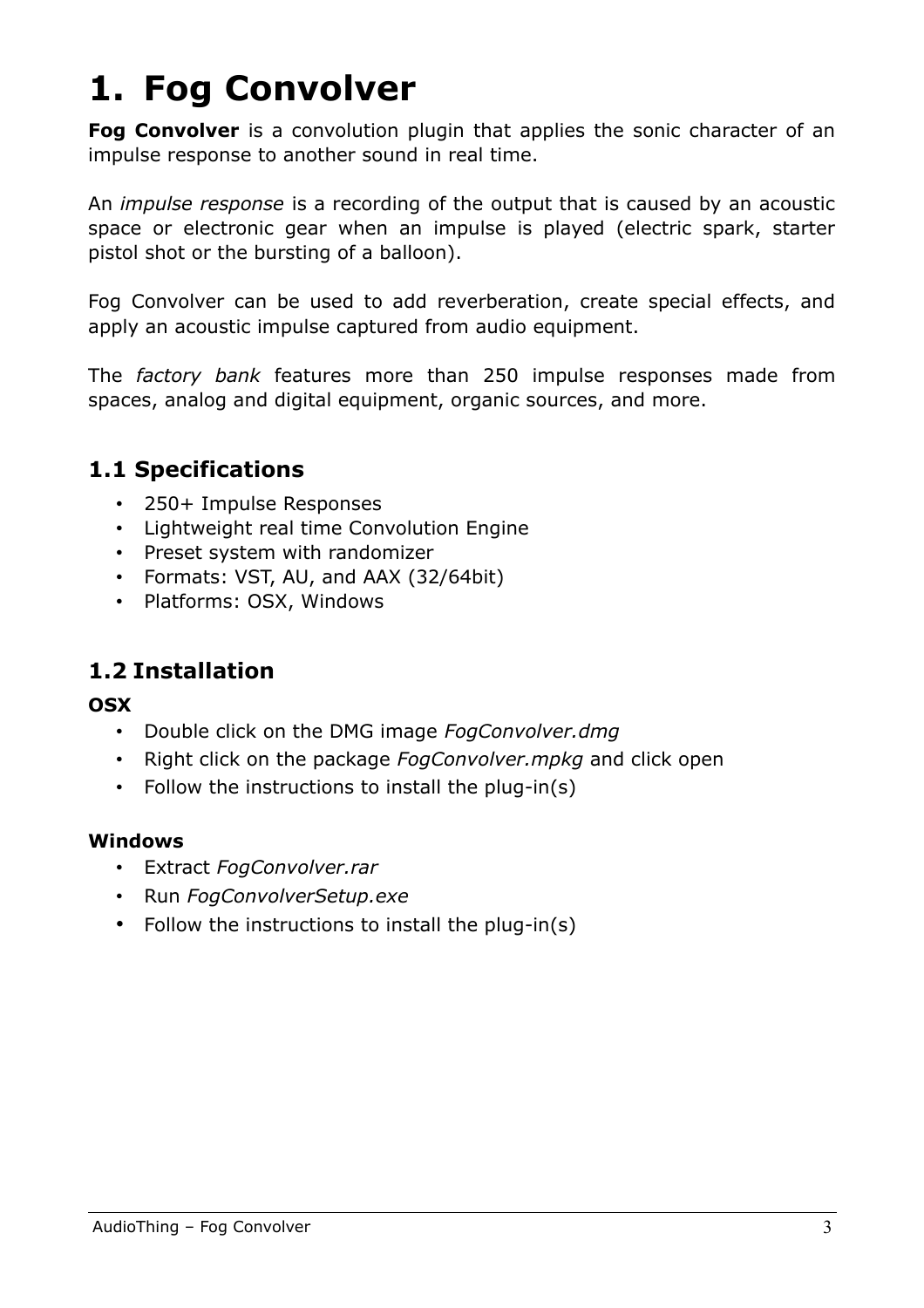### **1.3 Registration**

In demo mode the plugin will output silence for 3 seconds every 30 seconds. To register it, you should have a valid license file (*fogconvolver\_license.atl*). Click on the *More* button and then choose *Registration*.

A popup window will open, click on *Load License File...* and locate your license file (*fogconvolver\_license.atl).*



## **2. Features**

#### **2.1 Parameters**

| <b>Stretch</b>  | Changes the speed (and the pitch) of the Impulse Response.<br>Also known as Size for generic convolution reverbs.                                                                            |
|-----------------|----------------------------------------------------------------------------------------------------------------------------------------------------------------------------------------------|
| Gain            | Increases or attenuates the volume of the Impulse Response                                                                                                                                   |
| Pre Delay       | Applies a delay in ms before the convolution.<br>It's an essential parameter for reverbs effects that can give clarity<br>to the attack of the sound and change the perception of its space. |
| <b>Start</b>    | Cuts the Impulse Response from the start                                                                                                                                                     |
| End             | Cuts the Impulse Response from the end                                                                                                                                                       |
| Fade In         | Applies a fade at the beginning of the Impulse Response                                                                                                                                      |
| In Curve        | Changes the Fade In curve from linear to exponential                                                                                                                                         |
| Fade Out        | Applies a fade at the end of the Impulse Response                                                                                                                                            |
| Out Curve       | Changes the Fade Out curve from linear to exponential                                                                                                                                        |
| <b>HighPass</b> | Attenuates the low frequencies in the Impulse Response                                                                                                                                       |
| LowPass         | Attenuates the high frequencies in the Impulse Response                                                                                                                                      |
| Dry             | The amount of dry signal                                                                                                                                                                     |
| Wet             | The amount of wet signal                                                                                                                                                                     |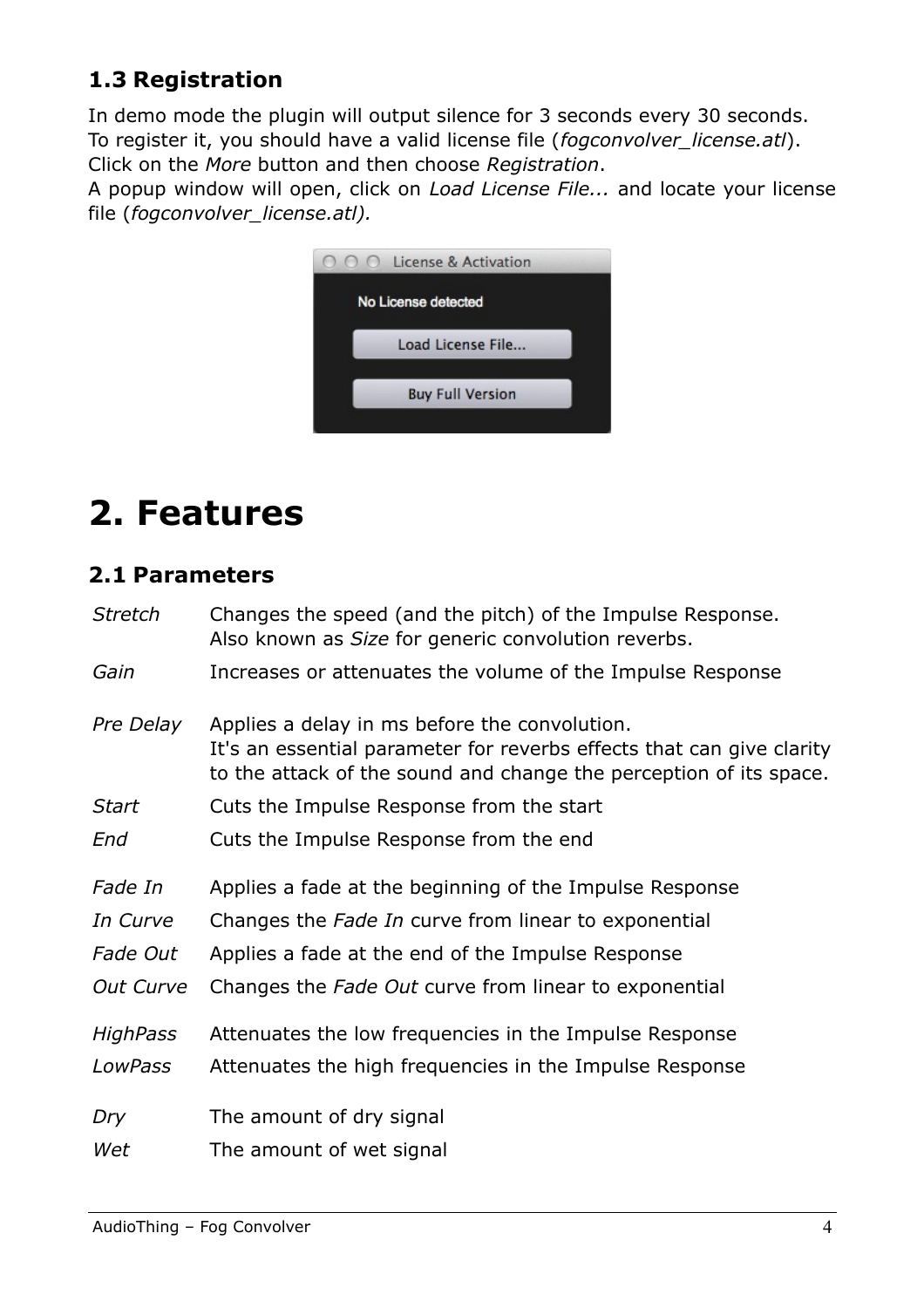#### **2.2 Preset Browser**

| <b>Bank</b> | <b>Category</b>    | <b>Name</b>              | ▲ Category         | Tags                   | Rating | Author           |
|-------------|--------------------|--------------------------|--------------------|------------------------|--------|------------------|
| Factory     | <b>Designed</b>    | Frying 1                 | Organic            | pan, noise             | ****   | Carlo Castellano |
|             | <b>Gear</b>        | Frying 2                 | Organic            | pan, noise             | ****   | Carlo Castellano |
|             | <b>Instruments</b> | HiHat (closed)           | <b>Instruments</b> | acoustic, metal, drums | ****   | Carlo Castellano |
|             | <b>Microphones</b> | HiHat (open)             | <b>Instruments</b> | acoustic, metal, drum  | *****  | Carlo Castellano |
|             | Objects            | Iceberg Lettuce 1        | Organic            | plant, water, rhythm   | *****  | Carlo Castellano |
|             | Organic            | <b>Iceberg Lettuce 2</b> | Organic            | plant, water, rhythm   | ****   | Carlo Castellano |
|             | <b>Spaces</b>      | <b>Iceberg Lettuce 3</b> | Organic            | plant, water, rhythm   | ****   | Carlo Castellano |
|             |                    |                          |                    |                        |        | search           |

You can add or remove a Bank or Category by using the +/- buttons at the bottom of the browser.

You can also select multiple categories by holding Ctrl/Cmd when clicking. This will update the preset list showing only the desired presets.

You can also use the search box in the bottom right corner to further narrowing the preset list.

To load a preset you can double click on the preset list or you can choose it from the preset menu in the top bar.

### **2.3 Saving Presets**

You can save a preset by clicking on the Save button in the top bar. A new section appears in the browser where you can edit all the preset details.

| <b>Bank</b> | <b>Category</b>                   |                     | Name: Iceberg Lettuce 1  | Bank Path: k/Fog Convolver Factory Bank/Factory |
|-------------|-----------------------------------|---------------------|--------------------------|-------------------------------------------------|
| Factory     | Designed<br><b>Gear</b>           | Tags:               | plant, water, rhythm     | IR Path: tory Bank/Factory//Samples/Organic     |
|             | Instruments<br><b>Microphones</b> |                     | Author: Carlo Castellano | V Return to browser after saving                |
|             | Objects                           |                     | Bank: Factory            | • Don't ask before overwriting                  |
|             | Organic                           | Categories: Organic |                          | Cancel<br>Save                                  |
|             | <b>Spaces</b><br>÷<br>-           |                     |                          |                                                 |

The Categories and Bank fields are updated by clicking on the lists on the left.

When you save the preset the path to the Impulse Response will be relative to the preset path.

This is usefull if you want to move your Impulse Response bank(s) to another location.

For new banks we reccomend to have a main folder with two sub-folders, one with the name of the bank and one for the samples.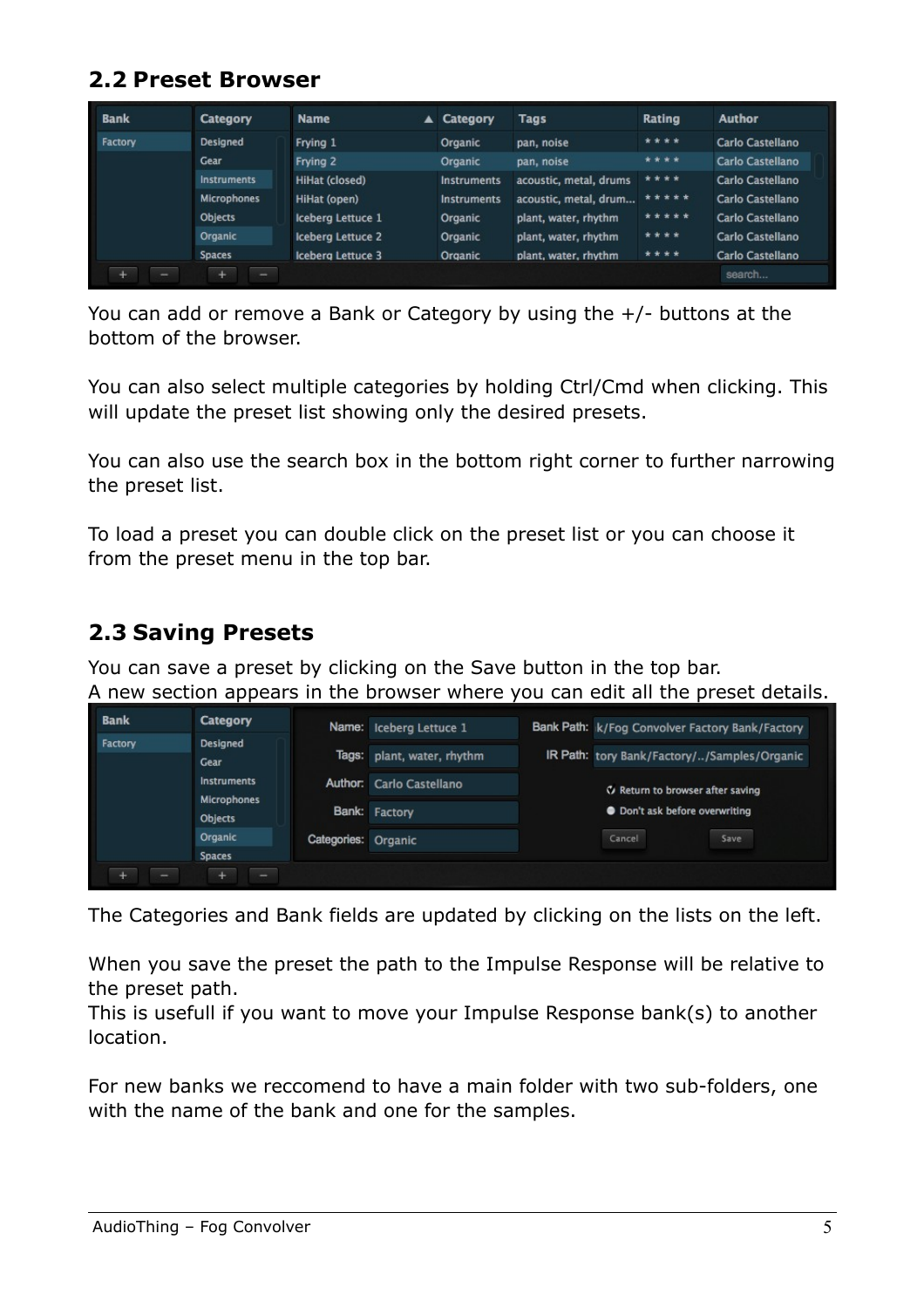#### **2.4 Randomizer**

It is possible to randomize all the parameters in the interface by clicking on the Random button in the top bar.

Right-clicking on a parameter will show the Randomizer menu.

*Lock/Unlock Random* Decides if the parameter can be randomized **Lock All** No parameters will be randomized *Unlock All* **All parameters will be randomized** 

#### **2.5 Global Settings**

To access the *Global Settings* click on the button labeled *More* and then *Settings*.

#### FFT Settings

In order to provide fast and real-time convolution, the process is divided in two blocks, and it is possible to set the buffer for each block. It's reccomended to keep the head block size smaller than the tail block size for better CPU performance.

If you choose Head Block Auto Size, the Head block size will be calculated using your DAW buffer settings.



#### Impulse Response Settings

- *Auto Gain* Convolving two signal with high gain may result in a very loud output sound. If *Auto Gain* is enabled, the result output will be much more natural.
- *Fast Load/Update* If you are experiencing high CPU loads while tweaking the parameters in the interface, you can turn off the *Fast Load/Update* option. Turning it off will improve the CPU usage when tweaking parameters with very long Impulse Responses.

**Randomizer B** Unlock Random **Lock All Unlock All**